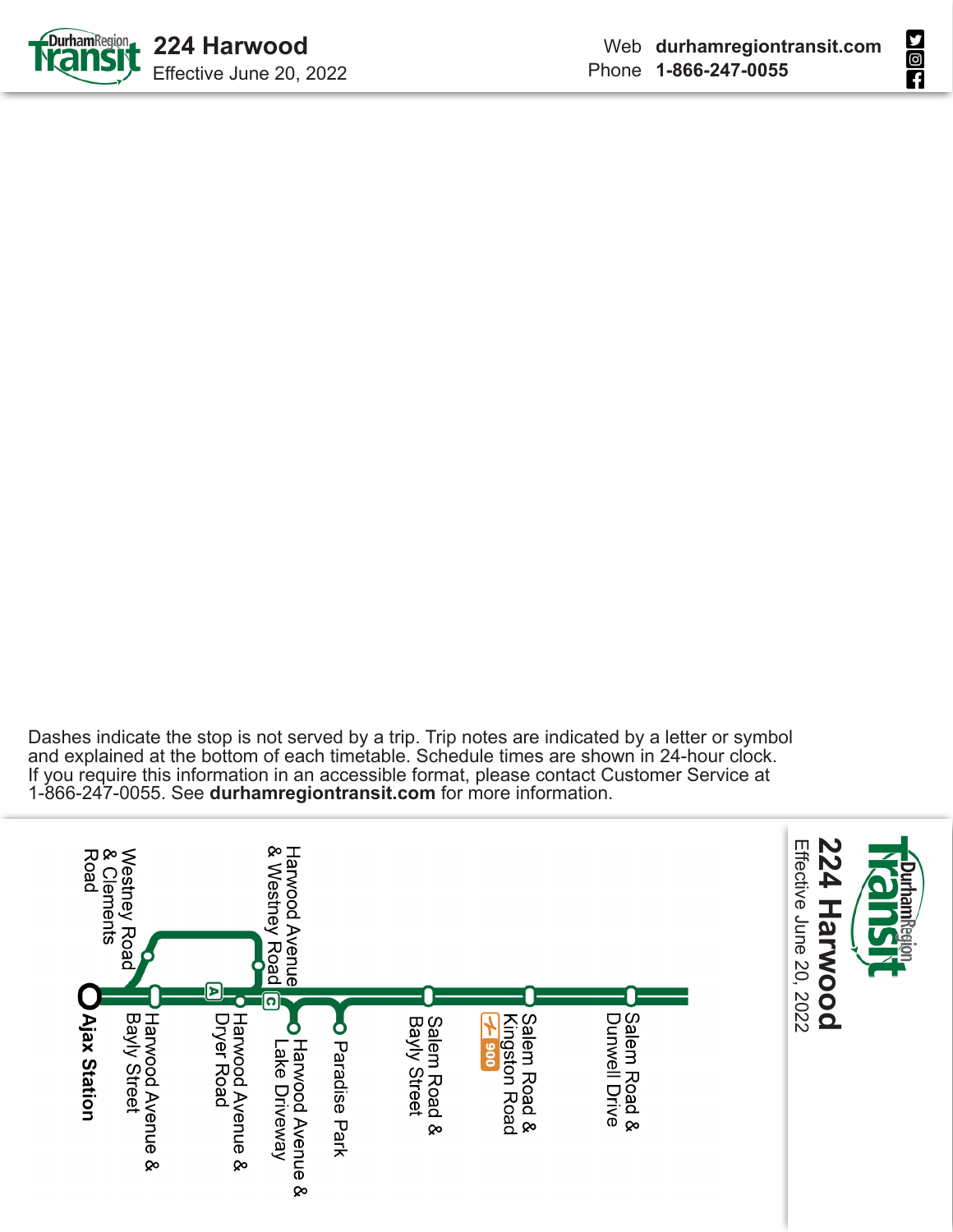

**SOL** 

| Weekday                              |                                 |                                    |                              |                                        |                            |                                                       |                               |                               | West                       |
|--------------------------------------|---------------------------------|------------------------------------|------------------------------|----------------------------------------|----------------------------|-------------------------------------------------------|-------------------------------|-------------------------------|----------------------------|
| @ Dunwell<br>#93138<br>Salem<br>Stop | Salem @ Kingston<br>Stop #93151 | Salem @ Bayly<br>#3053<br>Stop:    | Stop #93930<br>Paradise Park | Lake Drive Way @ Harwood<br>Stop #2062 | Stop #2569<br>Ajax Station | <b>Clements Westbound</b><br>060b6# do1S<br>@ Westney | Harwood @ Dryer<br>Stop #3231 | Harwood @ Bayly<br>Stop #2072 | Stop #2569<br>Ajax Station |
|                                      | 05:50                           | 05:54                              |                              |                                        |                            |                                                       | 06:01                         | 06:05                         | 06:12                      |
|                                      |                                 |                                    |                              | $\overline{\phantom{0}}$               | A 05:59                    | 06:07                                                 | 06:16                         | 06:20                         | 06:27                      |
| 06:13                                | 06:20                           | 06:24                              |                              | $\overline{\phantom{0}}$               |                            |                                                       | 06:31                         | 06:35                         | 06:42                      |
|                                      |                                 |                                    |                              | $\frac{1}{\sqrt{1-\frac{1}{2}}}$       | A 06:29                    | 06:37                                                 | 06:46                         | 06:50                         | 06:57                      |
| 06:43                                | 06:50                           | 06:54                              | $\equiv$                     |                                        |                            |                                                       | 07:01                         | 07:05                         | 07:12                      |
|                                      |                                 |                                    | $\overline{\phantom{a}}$     | $\equiv$                               | A 06:59                    | 07:07                                                 | 07:16                         | 07:20                         | 07:27                      |
| 07:13                                | 07:20                           | 07:24                              |                              |                                        |                            |                                                       | 07:31                         | 07:35                         | 07:42                      |
|                                      |                                 |                                    |                              | $\overline{\phantom{0}}$               | A 07:29                    | 07:37                                                 | 07:46                         | 07:50                         | 07:57                      |
| 07:43                                | 07:50                           | 07:54                              |                              | ÷                                      |                            |                                                       | 08:01                         | 08:05                         | 08:12                      |
|                                      |                                 |                                    |                              | $\overline{\phantom{0}}$               | A 07:59                    | 08:07                                                 | 08:16                         | 08:20                         | 08:27                      |
| 08:13                                | 08:20                           | 08:24                              |                              | $\equiv$                               |                            |                                                       | 08:31                         | 08:35                         | 08:42                      |
|                                      |                                 |                                    |                              | $\overline{\phantom{0}}$               | A 08:29                    | 08:37                                                 | 08:46                         | 08:50                         | 08:57                      |
| 08:43                                | 08:50                           | 08:54                              | $\equiv$                     | $\overline{\phantom{0}}$               |                            |                                                       | 09:01                         | 09:05                         | 09:12                      |
|                                      |                                 |                                    |                              |                                        | A 08:59                    | 09:07                                                 | 09:16                         | 09:20                         | 09:27                      |
| 09:13                                | 09:20                           | 09:24                              | ÷,                           | ÷                                      |                            |                                                       | 09:31                         | 09:35                         | 09:42                      |
|                                      |                                 |                                    |                              | $\overline{\phantom{0}}$               | A 09:29                    | 09:37                                                 | 09:46                         | 09:50                         | 09:57                      |
| 09:43                                | 09:50                           | 09:54                              |                              |                                        |                            |                                                       | 10:01                         | 10:05                         | 10:12                      |
| 10:14                                | 10:21                           | 10:25                              | $\overline{\phantom{0}}$     | $\frac{1}{1}$                          |                            |                                                       | 10:32                         | 10:36                         | 10:42                      |
| 10:44                                | 10:51                           | 10:55                              | $\overline{\phantom{0}}$     |                                        |                            |                                                       | 11:02                         | 11:06                         | 11:12                      |
| 11:14                                | 11:21                           | 11:25                              |                              |                                        |                            |                                                       | 11:32                         | 11:36                         | 11:42                      |
| 11:44                                | 11:51                           | 11:55                              | $\overline{\phantom{0}}$     | $\overline{\phantom{0}}$               | $\overline{\phantom{0}}$   | $\equiv$                                              | 12:02                         | 12:06                         | 12:12                      |
| 12:14                                | 12:21                           | 12:25                              |                              |                                        |                            |                                                       | 12:32                         | 12:36                         | 12:42                      |
| 12:46                                | 12:53                           | 12:57                              |                              | $\equiv$                               |                            |                                                       | 13:04                         | 13:08                         | 13:14                      |
| 13:22                                | 13:29                           | 13:33                              | $\overline{\phantom{0}}$     |                                        |                            |                                                       | 13:40                         | 13:44                         | 13:50                      |
| 13:52                                | 13:59                           | 14:03                              |                              |                                        |                            |                                                       | 14:10                         | 14:14                         | 14:20                      |
| 14:22                                | 14:29                           | 14:33                              |                              |                                        |                            |                                                       | 14:40                         | 14:44                         | 14:50                      |
| 14:52                                | 15:00                           | 15:04                              |                              | $\equiv$                               |                            |                                                       | 15:11                         | 15:15                         | 15:22                      |
| 15:22                                | 15:30                           | 15:34                              |                              |                                        |                            |                                                       | 15:41                         | 15:45                         | 15:52                      |
| 15:55                                | 16:03                           | 16:07                              |                              | $\overline{\phantom{0}}$               |                            |                                                       | 16:14                         | 16:18                         | 16:25                      |
| 16:25                                | 16:33                           | 16:37                              | $\overline{\phantom{0}}$     |                                        | $\overline{\phantom{0}}$   |                                                       | 16:44                         | 16:48                         | 16:55                      |
| 16:55                                | 17:03                           | 17:07                              |                              |                                        |                            |                                                       | 17:14                         | 17:18                         | 17:25                      |
| 17:25                                | 17:33                           | 17:37                              |                              |                                        |                            |                                                       | 17:44                         | 17:48                         | 17:55                      |
| 17:55                                | 18:03                           | 18:07                              | $\qquad \qquad$              | $\qquad \qquad -$                      | $\overline{\phantom{0}}$   |                                                       | 18:14                         | 18:18                         | 18:25                      |
| 18:21                                | 18:29                           | 18:33                              |                              |                                        |                            |                                                       | 18:40                         | 18:44                         | 18:51                      |
| $C$ 18:51                            | 18:59                           | 19:03                              | 19:08                        | 19:15                                  | $\qquad \qquad$            |                                                       | 19:17                         | 19:21                         | 19:28                      |
| C 19:21                              | 19:28                           | 19:32                              | 19:37                        | 19:44                                  | $\overline{\phantom{0}}$   |                                                       | 19:46                         | 19:49                         | 19:55                      |
| C 19:51                              | 19:58                           | 20:02                              | 20:07                        | 20:14                                  | $\overline{\phantom{0}}$   | $\overline{\phantom{0}}$                              | 20:16                         | 20:19                         | 20:25                      |
| C 20:21                              | 20:28                           | 20:32                              | 20:37                        | 20:44                                  |                            |                                                       | 20:46                         | 20:49                         | 20:55                      |
| C 20:51                              | 20:58                           | 21:02                              | 21:07                        | 21:14                                  | $\qquad \qquad$            |                                                       | 21:16                         | 21:19                         | 21:25                      |
| $C$ 21:21                            | 21:28                           | 21:32                              | 21:37                        | 21:44                                  |                            |                                                       | 21:46                         | 21:49                         | 21:55                      |
| $C$ 21:51                            | 21:58                           | 22:02                              | 22:07                        | 22:14                                  | $\overline{\phantom{0}}$   |                                                       | 22:16                         | 22:19                         | 22:25                      |
| 22:21                                | 22:28                           | 22:32                              |                              |                                        |                            |                                                       | 22:38                         | 22:41                         | 22:47                      |
| A                                    |                                 | To Ajax Station via Southwest Ajax |                              |                                        |                            |                                                       |                               |                               |                            |

**C** To Ajax Station via Lake Driveway and Paradise Park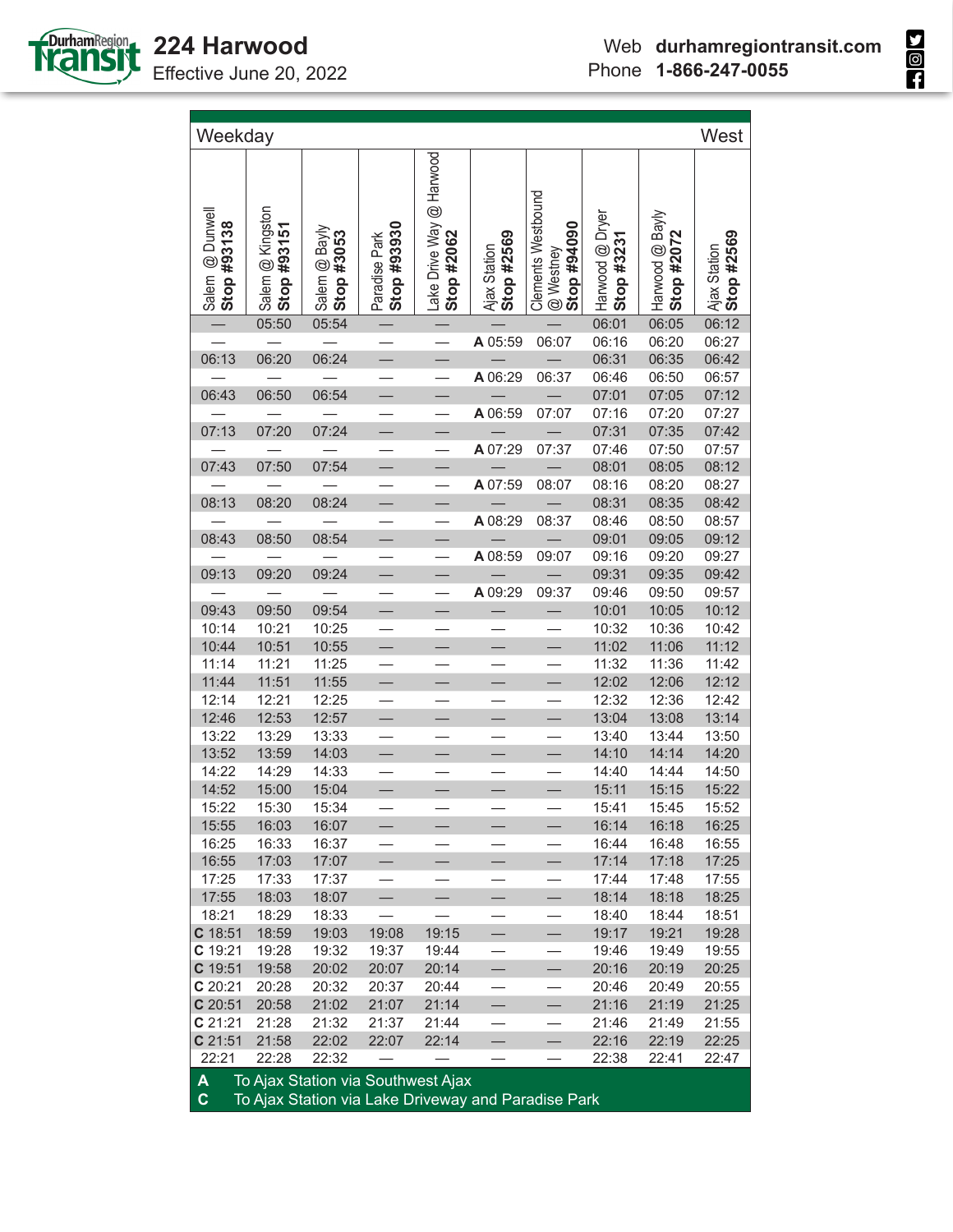

**SOL** 

| Weekday                    |                               |                                 |                                  |                                    |                                           |                              |                                                 |                                    | East                              |
|----------------------------|-------------------------------|---------------------------------|----------------------------------|------------------------------------|-------------------------------------------|------------------------------|-------------------------------------------------|------------------------------------|-----------------------------------|
| Stop #2569<br>Ajax Station | Harwood @ Bayly<br>Stop #2078 | Harwood @ Westney<br>Stop #2083 | Westney @ Clements<br>Stop #2277 | Stop #2569<br>Ajax Station         | @ Harwood<br>Lake Drive Way<br>Stop #2062 | Stop #93930<br>Paradise Park | <b>Bayly</b><br>Pickering Beach @<br>Stop #3048 | Salem @ Kingston<br>#93152<br>Stop | Salem @ Elliotglen<br>Stop #93137 |
|                            |                               |                                 |                                  |                                    |                                           |                              |                                                 | 05:14                              | 05:20                             |
|                            |                               |                                 |                                  |                                    |                                           |                              |                                                 | 05:44                              | 05:50                             |
|                            |                               |                                 | $\equiv$                         | $\overline{\phantom{0}}$           |                                           |                              |                                                 | 06:14                              | 06:20                             |
| 06:22                      | 06:28                         | 06:31                           |                                  |                                    |                                           |                              | 06:39                                           | 06:44                              | 06:50                             |
| 06:52                      | 06:58                         | 07:01                           | $\overline{\phantom{0}}$         | $\overline{\phantom{0}}$           | $\equiv$                                  | $\overline{\phantom{0}}$     | 07:09                                           | 07:14                              | 07:20                             |
| 07:22                      | 07:28                         | 07:31                           | $\overline{\phantom{0}}$         |                                    |                                           |                              | 07:39                                           | 07:44                              | 07:50                             |
| 07:52                      | 07:58                         | 08:01                           | $\equiv$                         |                                    |                                           |                              | 08:09                                           | 08:14                              | 08:20                             |
| 08:21                      | 08:27                         | 08:30                           |                                  |                                    |                                           |                              | 08:38                                           | 08:43                              | 08:49                             |
| 08:51                      | 08:58                         | 09:02                           | $\overline{\phantom{0}}$         |                                    |                                           |                              | 09:09                                           | 09:13                              | 09:20                             |
| 09:21                      | 09:28                         | 09:32                           | $\equiv$                         | $\equiv$                           | $\equiv$                                  |                              | 09:39                                           | 09:43                              | 09:50                             |
| 09:51                      | 09:58                         | 10:02                           |                                  |                                    |                                           | $\equiv$                     | 10:09                                           | 10:13                              | 10:20                             |
| 10:21                      | 10:28                         | 10:32                           | $\frac{1}{1}$                    | $\equiv$                           | $\equiv$                                  | $\equiv$                     | 10:39                                           | 10:43                              | 10:50                             |
| 10:51                      | 10:58                         | 11:02                           |                                  |                                    |                                           |                              | 11:09                                           | 11:13                              | 11:20                             |
| 11:21                      | 11:28                         | 11:32                           |                                  | $\equiv$                           |                                           |                              | 11:39                                           | 11:43                              | 11:50                             |
| 12:00                      | 12:07                         | 12:11                           | $\overline{\phantom{0}}$         |                                    |                                           |                              | 12:18                                           | 12:22                              | 12:29                             |
| 12:30                      | 12:37                         | 12:41                           |                                  |                                    |                                           |                              | 12:48                                           | 12:52                              | 12:59                             |
| 13:00                      | 13:07                         | 13:11                           | $\equiv$                         |                                    |                                           |                              | 13:18                                           | 13:22                              | 13:29                             |
| 13:30                      | 13:37                         | 13:41                           | $\overline{\phantom{0}}$         |                                    |                                           |                              | 13:48                                           | 13:52                              | 13:59                             |
| 14:00                      | 14:07                         | 14:11                           | $\equiv$                         |                                    |                                           |                              | 14:18                                           | 14:22                              | 14:29                             |
| 14:30                      | 14:37                         | 14:41                           |                                  |                                    |                                           |                              | 14:48                                           | 14:52                              | 14:59                             |
| 15:00                      | 15:07                         | 15:11                           |                                  |                                    | $\overline{\phantom{0}}$                  |                              | 15:18                                           | 15:23                              | 15:30                             |
| A 15:15                    | 15:21                         | 15:24                           | 15:33                            | 15:42                              |                                           |                              |                                                 |                                    |                                   |
| 15:30                      | 15:37                         | 15:41                           |                                  |                                    |                                           |                              | 15:48                                           | 15:53                              | 16:00                             |
| A 15:45                    | 15:51                         | 15:54                           | 16:03                            | 16:12                              | $\equiv$                                  |                              |                                                 |                                    |                                   |
| 16:00                      | 16:07                         | 16:11                           |                                  |                                    |                                           |                              | 16:18                                           | 16:23                              | 16:30                             |
| A 16:15                    | 16:21                         | 16:24                           | 16:33                            | 16:42                              |                                           |                              |                                                 |                                    |                                   |
| 16:30                      | 16:37                         | 16:41                           |                                  |                                    | $\overline{\phantom{0}}$                  | $\equiv$                     | 16:48                                           | 16:53                              | 17:00                             |
| A 16:45                    | 16:51                         | 16:54                           | 17:03                            | 17:12                              |                                           |                              |                                                 |                                    |                                   |
| 17:00                      | 17:06                         | 17:10                           |                                  |                                    |                                           |                              | 17:17                                           | 17:22                              | 17:29                             |
| A 17:15                    | 17:21                         | 17:24                           | 17:33                            | 17:42                              |                                           |                              |                                                 |                                    |                                   |
| 17:30                      | 17:36                         | 17:40                           |                                  |                                    |                                           |                              | 17:47                                           | 17:52                              | 17:59                             |
| A 17:45                    | 17:51                         | 17:54                           | 18:03                            | 18:12                              |                                           |                              |                                                 |                                    |                                   |
| 18:00                      | 18:06                         | 18:10                           |                                  |                                    | $\equiv$                                  | $\overline{\phantom{0}}$     | 18:17                                           | 18:22                              | 18:29                             |
| A 18:15                    | 18:21                         | 18:24                           | 18:33                            | 18:42                              |                                           |                              |                                                 |                                    |                                   |
| 18:30                      | 18:36                         | 18:40                           |                                  |                                    |                                           |                              | 18:47                                           | 18:52                              | 18:59                             |
| 19:00                      | 19:06                         | 19:10                           | $\overline{\phantom{0}}$         |                                    | 19:13                                     | 19:17                        | 19:24                                           | 19:29                              | 19:36                             |
| 19:30                      | 19:36                         | 19:40                           |                                  |                                    | 19:43                                     | 19:47                        | 19:54                                           | 19:59                              | 20:06                             |
| 20:00                      | 20:06                         | 20:09                           |                                  |                                    | 20:12                                     | 20:16                        | 20:23                                           | 20:28                              | 20:34                             |
| 20:30                      | 20:36                         | 20:39                           |                                  |                                    | 20:42                                     | 20:46                        | 20:53                                           | 20:58                              | 21:04                             |
| 21:00                      | 21:06                         | 21:09                           |                                  |                                    | 21:12                                     | 21:16                        | 21:23                                           | 21:28                              | 21:34                             |
| A                          |                               |                                 |                                  | To Ajax Station via Southwest Ajax |                                           |                              |                                                 |                                    |                                   |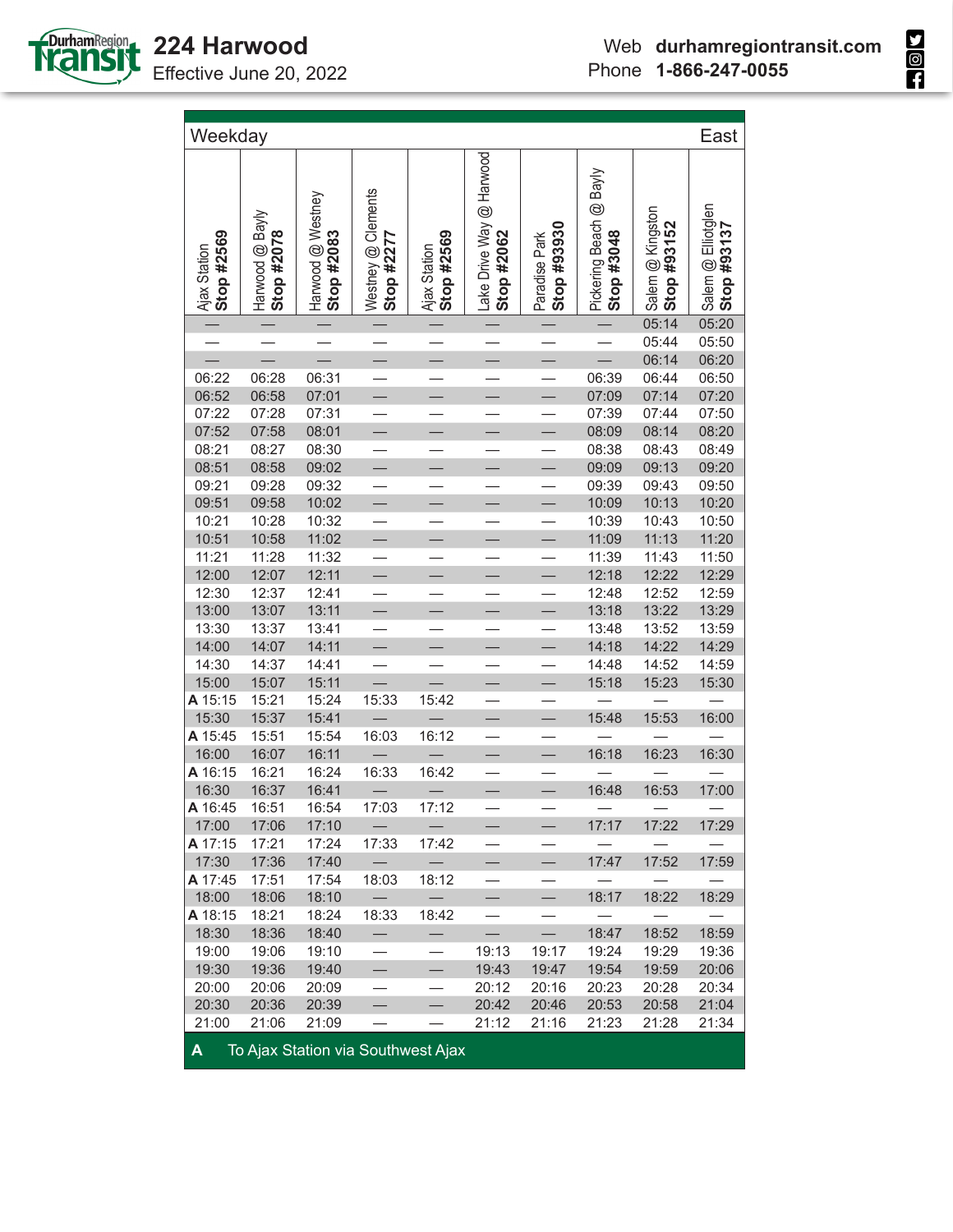

| Saturday                   |                                                     |                                 |                                  |                            |                                        |                              |                                                 |                                     | East                              |  |
|----------------------------|-----------------------------------------------------|---------------------------------|----------------------------------|----------------------------|----------------------------------------|------------------------------|-------------------------------------------------|-------------------------------------|-----------------------------------|--|
| Stop #2569<br>Ajax Station | Harwood @ Bayly<br>Stop #2078                       | Harwood @ Westney<br>Stop #2083 | Westney @ Clements<br>Stop #2277 | Stop #2569<br>Ajax Station | Lake Drive Way @ Harwood<br>Stop #2062 | Stop #93930<br>Paradise Park | <b>Bayly</b><br>Pickering Beach @<br>Stop #3048 | Salem @ Kingston<br>#93152<br>Stop: | Salem @ Elliotglen<br>Stop #93137 |  |
|                            |                                                     |                                 |                                  |                            |                                        |                              |                                                 | 05:44                               | 05:51                             |  |
|                            |                                                     |                                 |                                  |                            |                                        |                              |                                                 | 06:14                               | 06:21                             |  |
| 06:24                      | 06:30                                               | 06:33                           |                                  | $\overline{\phantom{0}}$   |                                        |                              | 06:40                                           | 06:44                               | 06:51                             |  |
| 06:54                      | 07:00                                               | 07:03                           | $\overline{\phantom{0}}$         |                            |                                        |                              | 07:10                                           | 07:14                               | 07:21                             |  |
| 07:24                      | 07:30                                               | 07:33                           |                                  | $\equiv$                   |                                        |                              | 07:40                                           | 07:44                               | 07:51                             |  |
| 07:53                      | 07:59                                               | 08:02                           |                                  |                            |                                        |                              | 08:09                                           | 08:13                               | 08:20                             |  |
| 08:23                      | 08:29                                               | 08:32                           |                                  |                            | $\overline{\phantom{0}}$               | $\overline{\phantom{0}}$     | 08:39                                           | 08:43                               | 08:50                             |  |
| 08:53                      | 08:59                                               | 09:02                           |                                  |                            |                                        |                              | 09:09                                           | 09:13                               | 09:20                             |  |
| 09:23                      | 09:29                                               | 09:32                           |                                  |                            |                                        |                              | 09:39                                           | 09:43                               | 09:50                             |  |
| 09:53                      | 09:59                                               | 10:02                           |                                  |                            |                                        |                              | 10:09                                           | 10:13                               | 10:20                             |  |
| C 10:16                    | 10:22                                               | 10:25                           | $\equiv$                         | $\overline{\phantom{0}}$   | 10:28                                  | 10:32                        | 10:39                                           | 10:43                               | 10:50                             |  |
| C 10:46                    | 10:52                                               | 10:55                           |                                  |                            | 10:58                                  | 11:02                        | 11:09                                           | 11:13                               | 11:20                             |  |
| $C$ 11:14                  | 11:21                                               | 11:24                           | $\overline{\phantom{0}}$         | $\equiv$                   | 11:27                                  | 11:31                        | 11:38                                           | 11:43                               | 11:50                             |  |
| C 12:00                    | 12:07                                               | 12:10                           | $\overline{\phantom{0}}$         |                            | 12:13                                  | 12:17                        | 12:24                                           | 12:29                               | 12:36                             |  |
| C 12:30                    | 12:37                                               | 12:40                           | $\equiv$                         | $\overline{\phantom{0}}$   | 12:43                                  | 12:47                        | 12:54                                           | 12:59                               | 13:06                             |  |
| C 13:00                    | 13:07                                               | 13:10                           |                                  |                            | 13:13                                  | 13:17                        | 13:24                                           | 13:29                               | 13:36                             |  |
| C 13:30                    | 13:37                                               | 13:40                           |                                  |                            | 13:43                                  | 13:47                        | 13:54                                           | 13:59                               | 14:06                             |  |
| $C$ 14:00                  | 14:07                                               | 14:10                           |                                  |                            | 14:13                                  | 14:17                        | 14:24                                           | 14:29                               | 14:36                             |  |
| C 14:30                    | 14:37                                               | 14:40                           | $\overline{\phantom{0}}$         | $\equiv$                   | 14:43                                  | 14:47                        | 14:54                                           | 14:59                               | 15:06                             |  |
| C 15:00                    | 15:07                                               | 15:10                           | $\overline{\phantom{0}}$         |                            | 15:13                                  | 15:17                        | 15:24                                           | 15:29                               | 15:36                             |  |
| $C$ 15:30                  | 15:37                                               | 15:40                           | $\equiv$                         | $\equiv$                   | 15:43                                  | 15:47                        | 15:54                                           | 15:59                               | 16:06                             |  |
| C 16:00                    | 16:07                                               | 16:10                           | $\overline{\phantom{0}}$         |                            | 16:13                                  | 16:17                        | 16:24                                           | 16:29                               | 16:36                             |  |
| C 16:30                    | 16:37                                               | 16:40                           | $\overline{\phantom{0}}$         | $\overline{\phantom{0}}$   | 16:43                                  | 16:47                        | 16:54                                           | 16:59                               | 17:06                             |  |
| C 17:00                    | 17:07                                               | 17:10                           |                                  |                            | 17:13                                  | 17:17                        | 17:24                                           | 17:29                               | 17:36                             |  |
| C 17:30                    | 17:37                                               | 17:40                           |                                  | $\overline{\phantom{0}}$   | 17:43                                  | 17:47                        | 17:54                                           | 17:59                               | 18:06                             |  |
| C 18:00                    | 18:07                                               | 18:10                           | $\overline{\phantom{0}}$         | $\overline{\phantom{0}}$   | 18:13                                  | 18:17                        | 18:24                                           | 18:29                               | 18:36                             |  |
| C 18:30                    | 18:37                                               | 18:40                           | $\overline{\phantom{0}}$         | $\overline{\phantom{0}}$   | 18:43                                  | 18:47                        | 18:54                                           | 18:59                               | 19:06                             |  |
| $C$ 19:00                  | 19:07                                               | 19:10                           |                                  |                            | 19:13                                  | 19:17                        | 19:24                                           | 19:29                               | 19:36                             |  |
| C 19:30                    | 19:36                                               | 19:39                           | $\overline{\phantom{0}}$         | $\overline{\phantom{0}}$   | 19:42                                  | 19:46                        | 19:53                                           | 19:58                               | 20:06                             |  |
| C 20:00                    | 20:06                                               | 20:09                           |                                  |                            | 20:12                                  | 20:16                        | 20:23                                           | 20:28                               | 20:36                             |  |
| C 20:30                    | 20:36                                               | 20:39                           |                                  |                            | 20:42                                  | 20:46                        | 20:53                                           | 20:58                               | 21:06                             |  |
| C 21:00                    | 21:06                                               | 21:09                           |                                  |                            | 21:12                                  | 21:16                        | 21:23                                           | 21:28                               | 21:36                             |  |
| $\mathbf C$                | To Ajax Station via Lake Driveway and Paradise Park |                                 |                                  |                            |                                        |                              |                                                 |                                     |                                   |  |

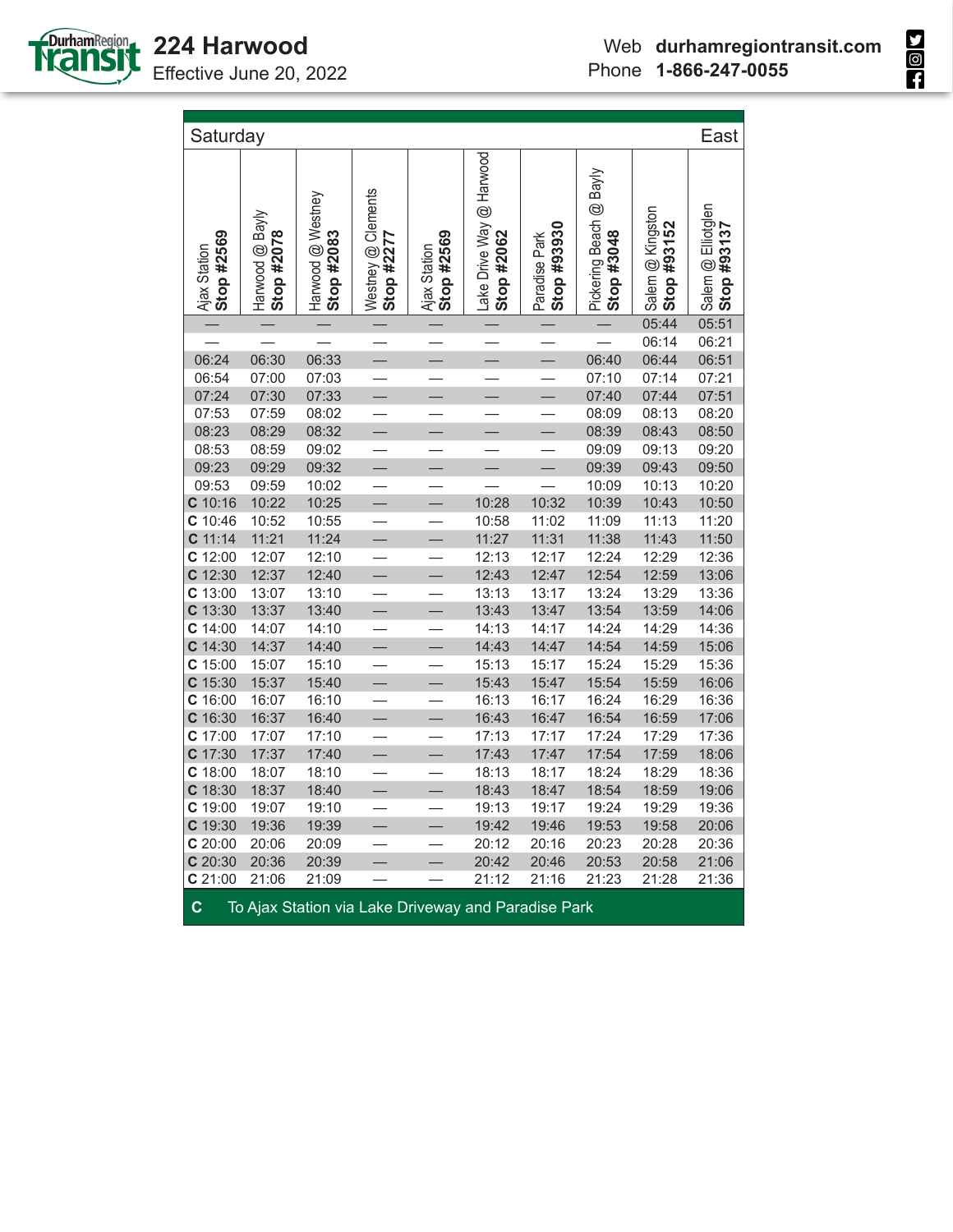

٦

| Saturday                       |                                 |                             |                              |                                        |                            |                                                       |                               |                               | West                       |
|--------------------------------|---------------------------------|-----------------------------|------------------------------|----------------------------------------|----------------------------|-------------------------------------------------------|-------------------------------|-------------------------------|----------------------------|
| Salem @ Dunwell<br>Stop #93138 | Salem @ Kingston<br>Stop #93151 | Salem @ Bayly<br>Stop #3053 | Stop #93930<br>Paradise Park | Lake Drive Way @ Harwood<br>Stop #2062 | Stop #2569<br>Ajax Station | <b>Clements Westbound</b><br>060b6# do1S<br>@ Westney | Harwood @ Dryer<br>Stop #3231 | Harwood @ Dryer<br>Stop #2072 | Stop #2569<br>Ajax Station |
|                                | 05:52                           | 05:56                       |                              |                                        |                            |                                                       | 06:02                         | 06:05                         | 06:12                      |
| 06:15                          | 06:22                           | 06:26                       |                              |                                        |                            |                                                       | 06:32                         | 06:35                         | 06:42                      |
| 06:45                          | 06:52                           | 06:56                       | L,                           | $\overline{\phantom{0}}$               | $\overline{\phantom{0}}$   | L,                                                    | 07:02                         | 07:05                         | 07:12                      |
| 07:15                          | 07:22                           | 07:26                       |                              |                                        |                            |                                                       | 07:32                         | 07:35                         | 07:42                      |
| 07:45                          | 07:52                           | 07:56                       |                              | $\overline{\phantom{0}}$               |                            |                                                       | 08:02                         | 08:05                         | 08:12                      |
| 08:15                          | 08:22                           | 08:26                       | $\overline{\phantom{0}}$     |                                        |                            |                                                       | 08:32                         | 08:35                         | 08:42                      |
| 08:45                          | 08:52                           | 08:56                       |                              |                                        |                            |                                                       | 09:02                         | 09:05                         | 09:12                      |
| 09:15                          | 09:22                           | 09:26                       |                              |                                        |                            |                                                       | 09:32                         | 09:35                         | 09:42                      |
| 09:45                          | 09:52                           | 09:56                       |                              |                                        |                            |                                                       | 10:02                         | 10:05                         | 10:12                      |
| 10:07                          | 10:14                           | 10:18                       | 10:23                        | 10:30                                  |                            |                                                       | 10:32                         | 10:35                         | 10:42                      |
| 10:37                          | 10:44                           | 10:48                       | 10:53                        | 11:00                                  |                            |                                                       | 11:02                         | 11:05                         | 11:12                      |
| 11:07                          | 11:14                           | 11:18                       | 11:23                        | 11:30                                  | $\equiv$                   |                                                       | 11:32                         | 11:35                         | 11:42                      |
| 11:37                          | 11:44                           | 11:48                       | 11:53                        | 12:00                                  |                            |                                                       | 12:02                         | 12:05                         | 12:12                      |
| 12:07                          | 12:14                           | 12:18                       | 12:23                        | 12:30                                  |                            |                                                       | 12:32                         | 12:35                         | 12:42                      |
| 12:37                          | 12:44                           | 12:48                       | 12:53                        | 13:00                                  | $\overline{\phantom{0}}$   | $\overline{\phantom{0}}$                              | 13:02                         | 13:05                         | 13:12                      |
| 13:20                          | 13:27                           | 13:31                       | 13:36                        | 13:43                                  |                            |                                                       | 13:45                         | 13:48                         | 13:55                      |
| 13:50                          | 13:57                           | 14:01                       | 14:06                        | 14:13                                  | $\overline{\phantom{0}}$   | $\equiv$                                              | 14:15                         | 14:18                         | 14:25                      |
| 14:20                          | 14:27                           | 14:31                       | 14:36                        | 14:43                                  |                            |                                                       | 14:45                         | 14:48                         | 14:55                      |
| 14:51                          | 14:58                           | 15:02                       | 15:07                        | 15:14                                  | $\overline{\phantom{0}}$   |                                                       | 15:16                         | 15:19                         | 15:26                      |
| 15:21                          | 15:28                           | 15:32                       | 15:37                        | 15:44                                  |                            |                                                       | 15:46                         | 15:49                         | 15:56                      |
| 15:51                          | 15:58                           | 16:02                       | 16:07                        | 16:14                                  | $\equiv$                   |                                                       | 16:16                         | 16:19                         | 16:26                      |
| 16:21                          | 16:28                           | 16:32                       | 16:37                        | 16:44                                  |                            |                                                       | 16:46                         | 16:49                         | 16:56                      |
| 16:51                          | 16:58                           | 17:02                       | 17:07                        | 17:14                                  | $\equiv$                   |                                                       | 17:16                         | 17:19                         | 17:26                      |
| 17:21                          | 17:28                           | 17:32                       | 17:37                        | 17:44                                  |                            |                                                       | 17:46                         | 17:49                         | 17:56                      |
| 17:51                          | 17:58                           | 18:02                       | 18:07                        | 18:14                                  | $\equiv$                   | $\equiv$                                              | 18:16                         | 18:19                         | 18:26                      |
| 18:21                          | 18:28                           | 18:32                       | 18:37                        | 18:44                                  |                            |                                                       | 18:46                         | 18:49                         | 18:56                      |
| 18:51                          | 18:58                           | 19:02                       | 19:07                        | 19:14                                  |                            |                                                       | 19:16                         | 19:19                         | 19:26                      |
| 19:21                          | 19:28                           | 19:32                       | 19:37                        | 19:44                                  |                            |                                                       | 19:46                         | 19:49                         | 19:56                      |
| 19:51                          | 19:58                           | 20:02                       | 20:07                        | 20:14                                  |                            |                                                       | 20:16                         | 20:19                         | 20:26                      |
| 20:21                          | 20:27                           | 20:31                       | 20:36                        | 20:43                                  |                            |                                                       | 20:45                         | 20:48                         | 20:53                      |
| 20:51                          | 20:57                           | 21:01                       | 21:06                        | 21:13                                  | $\qquad \qquad$            |                                                       | 21:15                         | 21:18                         | 21:23                      |
| 21:21                          | 21:27                           | 21:31                       | 21:36                        | 21:43                                  |                            |                                                       | 21:45                         | 21:48                         | 21:53                      |
| 21:51                          | 21:57                           | 22:01                       | 22:06                        | 22:13                                  |                            |                                                       | 22:15                         | 22:18                         | 22:23                      |
| 22:21                          | 22:27                           | 22:31                       |                              |                                        |                            |                                                       | 22:38                         | 22:41                         | 22:46                      |
|                                |                                 |                             |                              |                                        |                            |                                                       |                               |                               |                            |

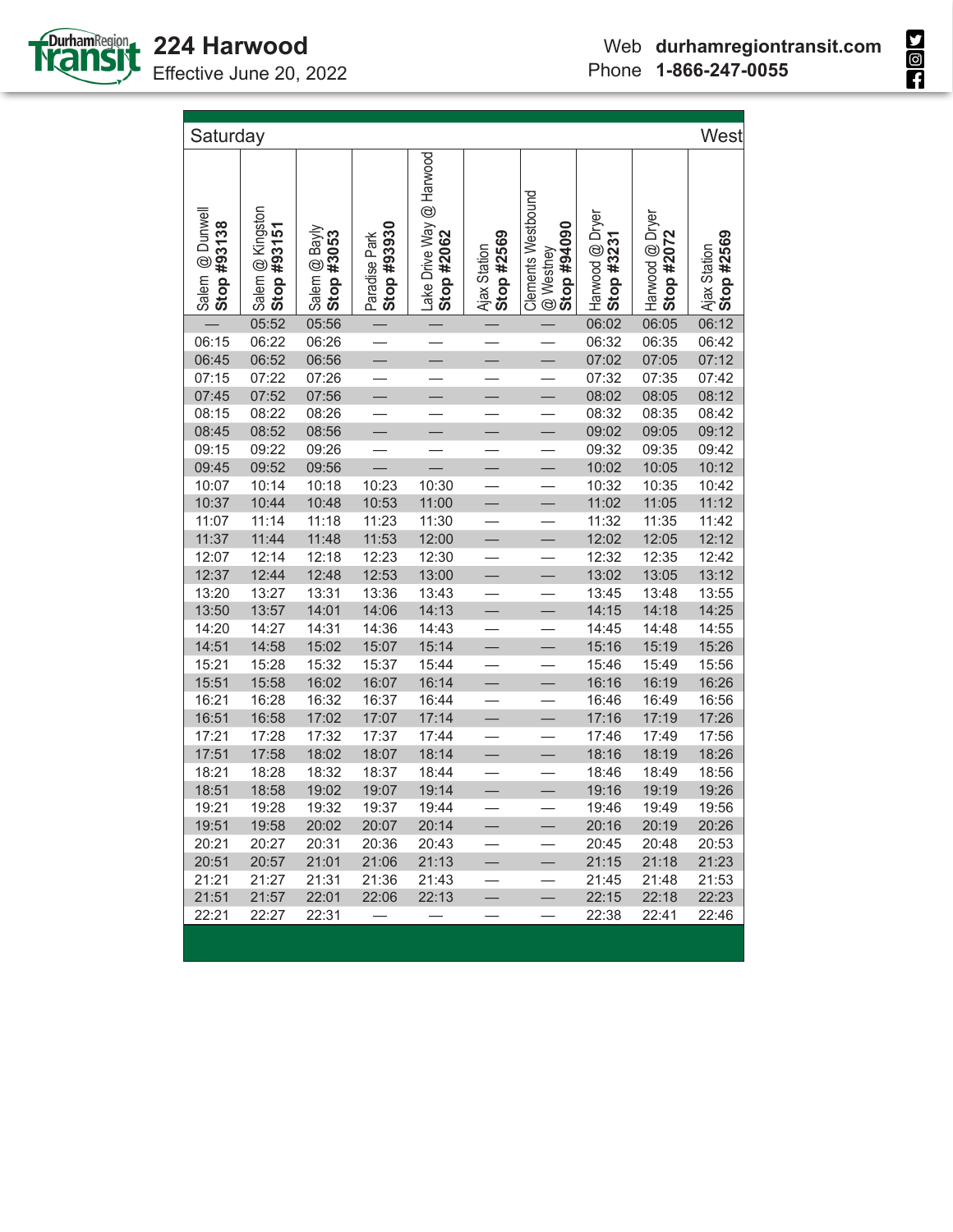

٦

| East<br>Sunday             |                               |                                 |                                  |                            |                                        |                              |                                       |                                    |                                   |
|----------------------------|-------------------------------|---------------------------------|----------------------------------|----------------------------|----------------------------------------|------------------------------|---------------------------------------|------------------------------------|-----------------------------------|
| Stop #2569<br>Ajax Station | Harwood @ Bayly<br>Stop #2078 | Harwood @ Westney<br>Stop #2083 | Westney @ Clements<br>Stop #2277 | Stop #2569<br>Ajax Station | Lake Drive Way @ Harwood<br>Stop #2062 | Stop #93930<br>Paradise Park | Pickering Beach @ Bayly<br>Stop #3048 | Salem @ Kingston<br>#93152<br>Stop | Salem @ Elliotglen<br>Stop #93137 |
|                            |                               |                                 |                                  |                            |                                        |                              |                                       | 05:47                              | 05:53                             |
|                            |                               |                                 |                                  |                            |                                        |                              |                                       | 06:17                              | 06:23                             |
| 06:27                      | 06:32                         | 06:36                           | $\overline{\phantom{0}}$         | $\frac{1}{2}$              | $\equiv$                               | $\equiv$                     | 06:42                                 | 06:47                              | 06:53                             |
| 06:57                      | 07:02                         | 07:06                           |                                  |                            |                                        |                              | 07:12                                 | 07:17                              | 07:23                             |
| 07:27                      | 07:32                         | 07:36                           | $\overline{\phantom{0}}$         | $\overline{\phantom{0}}$   | $\equiv$                               | $\overline{\phantom{0}}$     | 07:42                                 | 07:47                              | 07:53                             |
| 07:55                      | 08:00                         | 08:04                           |                                  |                            | $\overline{\phantom{0}}$               |                              | 08:10                                 | 08:15                              | 08:21                             |
| 08:25                      | 08:30                         | 08:34                           | $\equiv$                         | $\equiv$                   | $\overline{\phantom{0}}$               | $\overline{\phantom{0}}$     | 08:40                                 | 08:45                              | 08:51                             |
| 08:55                      | 09:00                         | 09:04                           |                                  |                            |                                        |                              | 09:10                                 | 09:15                              | 09:21                             |
| 09:25                      | 09:30                         | 09:34                           |                                  |                            |                                        |                              | 09:40                                 | 09:45                              | 09:51                             |
| 09:55                      | 10:00                         | 10:04                           |                                  |                            |                                        |                              | 10:10                                 | 10:15                              | 10:21                             |
| C 10:17                    | 10:22                         | 10:26                           |                                  |                            | 10:29                                  | 10:33                        | 10:40                                 | 10:45                              | 10:51                             |
| $C$ 10:46                  | 10:52                         | 10:55                           |                                  |                            | 10:58                                  | 11:02                        | 11:09                                 | 11:13                              | 11:21                             |
| $C$ 11:16                  | 11:22                         | 11:25                           |                                  | $\overline{\phantom{0}}$   | 11:28                                  | 11:32                        | 11:39                                 | 11:43                              | 11:51                             |
| $C$ 12:00                  | 12:06                         | 12:09                           |                                  |                            | 12:12                                  | 12:16                        | 12:23                                 | 12:27                              | 12:35                             |
| C 12:30                    | 12:36                         | 12:39                           | $\overline{\phantom{0}}$         | $\overline{\phantom{0}}$   | 12:42                                  | 12:46                        | 12:53                                 | 12:57                              | 13:05                             |
| $C$ 13:00                  | 13:06                         | 13:09                           |                                  |                            | 13:12                                  | 13:16                        | 13:23                                 | 13:27                              | 13:35                             |
| $C$ 13:30                  | 13:36                         | 13:39                           | $\overline{\phantom{0}}$         | $\equiv$                   | 13:42                                  | 13:46                        | 13:53                                 | 13:57                              | 14:05                             |
| $C$ 14:00                  | 14:06                         | 14:09                           |                                  |                            | 14:12                                  | 14:16                        | 14:23                                 | 14:27                              | 14:35                             |
| C 14:30                    | 14:36                         | 14:39                           | $\overline{\phantom{0}}$         | $\overline{\phantom{0}}$   | 14:42                                  | 14:46                        | 14:53                                 | 14:57                              | 15:05                             |
| $C$ 15:00                  | 15:06                         | 15:09                           |                                  |                            | 15:12                                  | 15:16                        | 15:23                                 | 15:27                              | 15:35                             |
| $C$ 15:30                  | 15:36                         | 15:39                           | L,                               | $\overline{\phantom{0}}$   | 15:42                                  | 15:46                        | 15:53                                 | 15:57                              | 16:05                             |
| $C$ 16:00                  | 16:06                         | 16:09                           |                                  |                            | 16:12                                  | 16:16                        | 16:23                                 | 16:27                              | 16:35                             |
| C 16:30                    | 16:36                         | 16:39                           |                                  |                            | 16:42                                  | 16:46                        | 16:53                                 | 16:57                              | 17:05                             |
| $C$ 17:00                  | 17:06                         | 17:09                           |                                  |                            | 17:12                                  | 17:16                        | 17:23                                 | 17:27                              | 17:35                             |
| C 17:30                    | 17:36                         | 17:39                           |                                  | $\overline{\phantom{0}}$   | 17:42                                  | 17:46                        | 17:53                                 | 17:57                              | 18:05                             |
| $C$ 18:00                  | 18:06                         | 18:09                           |                                  |                            | 18:12                                  | 18:16                        | 18:23                                 | 18:27                              | 18:35                             |
| C 18:30                    | 18:36                         | 18:39                           |                                  |                            | 18:42                                  | 18:46                        | 18:53                                 | 18:57                              | 19:05                             |
| C 19:00                    | 19:06                         | 19:09                           |                                  |                            | 19:12                                  | 19:16                        | 19:23                                 | 19:27                              | 19:35                             |
| C 19:30                    | 19:36                         | 19:39                           |                                  | $\equiv$                   | 19:42                                  | 19:46                        | 19:53                                 | 19:57                              | 20:05                             |
| C20:00                     | 20:06                         | 20:09                           |                                  |                            | 20:12                                  | 20:16                        | 20:23                                 | 20:27                              | 20:35                             |
| C 20:30                    | 20:36                         | 20:39                           |                                  |                            | 20:42                                  | 20:46                        | 20:53                                 | 20:57                              | 21:05                             |
| C21:00                     | 21:06                         | 21:09                           |                                  |                            | 21:12                                  | 21:16                        | 21:23                                 | 21:27                              | 21:35                             |
|                            |                               |                                 |                                  |                            |                                        |                              |                                       |                                    |                                   |



**C** To Ajax Station via Lake Driveway and Paradise Park